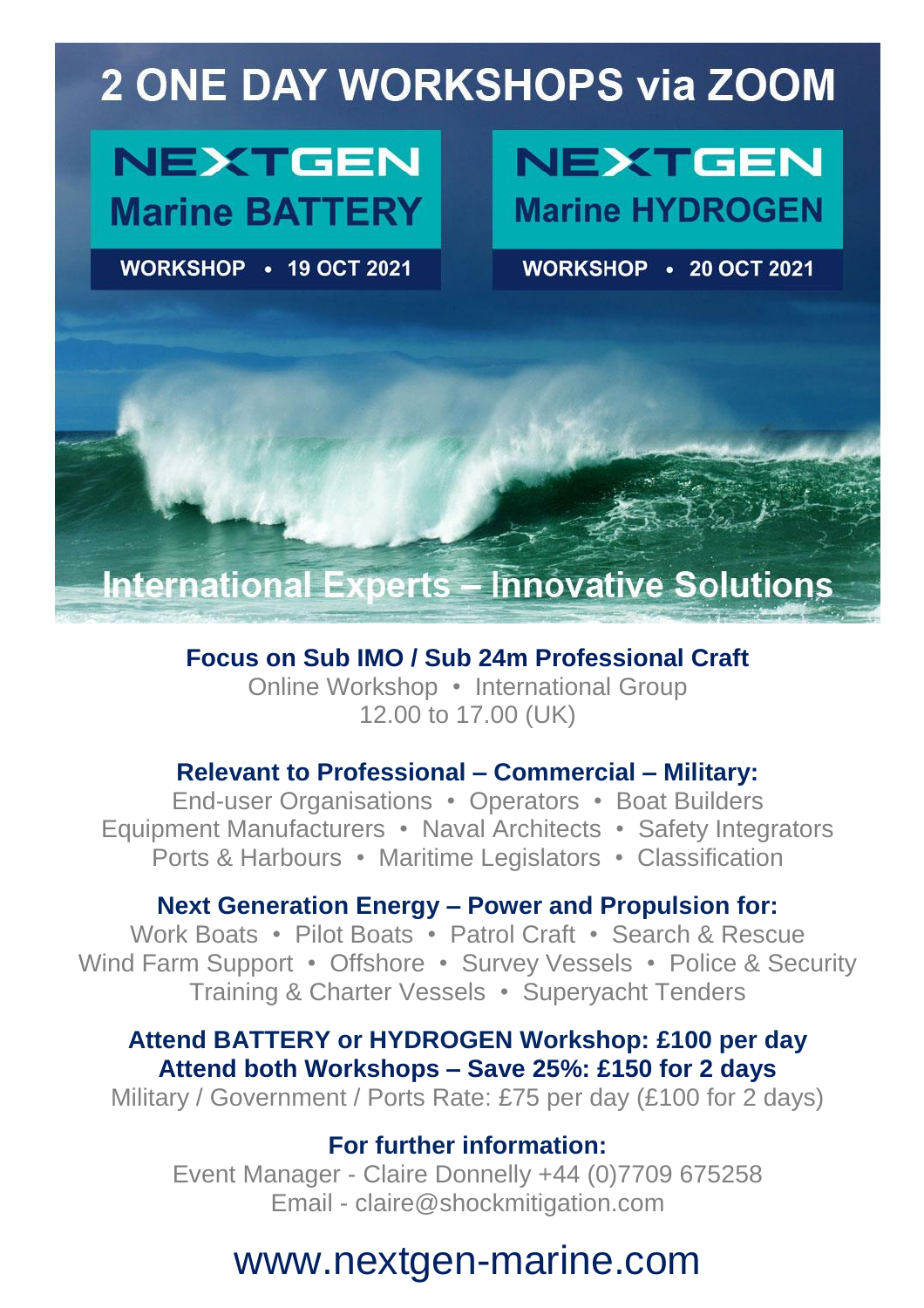## **NEXTGEN Marine BATTERY**

### **TUES 19 October 2021** Online Workshop via ZOOM

| THEME:          | Utilisation of Battery-Electric for Marine Power & Propulsion                                                                                                               |
|-----------------|-----------------------------------------------------------------------------------------------------------------------------------------------------------------------------|
| $11:45 - 12:00$ | Log on and Join the Group                                                                                                                                                   |
|                 | <b>GLOBAL OVERVIEW of Battery Evolution &amp; Safety: Past - Present - Future</b>                                                                                           |
| $12:00 - 12:10$ | John Haynes - Workshop Lead<br>Workshop Aims & Objectives / Global & Regional Opportunities                                                                                 |
| $12:10 - 12:40$ | Dr John Warner - Chairman, NAATBatt / Author, Handbook of Lithium Ion Batteries<br>How Battery Performance is Evolving - Knowledge Transfer from Other Transport Sectors    |
| $12:40 - 13:00$ | Alan Cartwright - Director, Blabey Engineering / Principal Surveyor, Mecal<br>Engineering Design Verification of Battery-Electric Systems & Vessels                         |
| $13:00 - 13:20$ | Bram Jongepier - Senior Design Specialist, De Voogt Naval Architects B.V. (Feadship)<br>Battery-Electric Opportunities and Challenges for Superyachts and their Tenders     |
| $13:20 - 13:45$ | Q & A Session<br>Future Battery Capability / Classification - Compliance - Safety                                                                                           |
| $13:45 - 14:00$ | <b>Break</b>                                                                                                                                                                |
|                 | <b>ENABLING TECHNOLOGY for Marine Battery-Electric and Hybrid Systems</b>                                                                                                   |
| $14:00 - 14:20$ | John Haynes - Managing Director, Shock Mitigation / NEXT GEN Marine<br>The Hour of Power - Hybrid Solutions for Workboats, Patrol Vessels and Superyacht Tenders            |
| $14:20 - 14:40$ | Brad Bisaillon - Dir North American Industrial Market, American Battery Solutions (ABS)<br>Developing a Modular, Scalable Battery Solution for Onboard Power in All Vessels |
| $14:40 - 15:00$ | Paul Holland - Managing Director, Energy Solutions<br>Marine E-Mobility Infrastructure & Rapid Shoreside Charging                                                           |
| $15:00 - 15:30$ | Q & A Session<br>Feasibility of Battery-Electric - Hybrid Systems - Viable Applications - Duty Cycles                                                                       |
| $15:30 - 15:40$ | <b>Break</b>                                                                                                                                                                |
|                 | <b>ONBOARD INTEGRATION of Marine Battery-Electric Systems in Vessels</b>                                                                                                    |
| $15:40 - 16:05$ | Nigel Stuart - Marine Consultant / Former MD, Spirit Yachts & Discovery Yachts<br>Lessons Learned from Hybrid Battery-Electric Applications in Build and in Service         |
| $16:05 - 16:30$ | Jamie Marley - Managing Director, Marine Electrification Solutions<br>Designing & Installing Battery-Electric Systems for Multiple Applications                             |
| $16:30 - 17:00$ | Q & A Session<br>Applications using Battery-Electric / Hybrid Systems                                                                                                       |
| 17:00           | <b>Finish &amp; Download CPD Certificate</b>                                                                                                                                |

#### **Find out how innovative system designers are pushing the boundaries and creating a realm of new possibilities.**

**NEXT GEN Marine Battery Workshop** enables attendees to learn how power and energy performance is increasing.

**Battery-Electric & Hybrid Powertrains** can improve efficiency, make fuel savings and reduce emissions.

**Here & Now Technology** looks at how marine can select viable solutions today.

**Next Generation Innovations** are approaching commercial release.

















John Haynes

John Warner

Alan Cartwright

Bram Jongepier

Brad Bisaillon

Paul Holland

Nigel **Stuart** 

Jamie Marley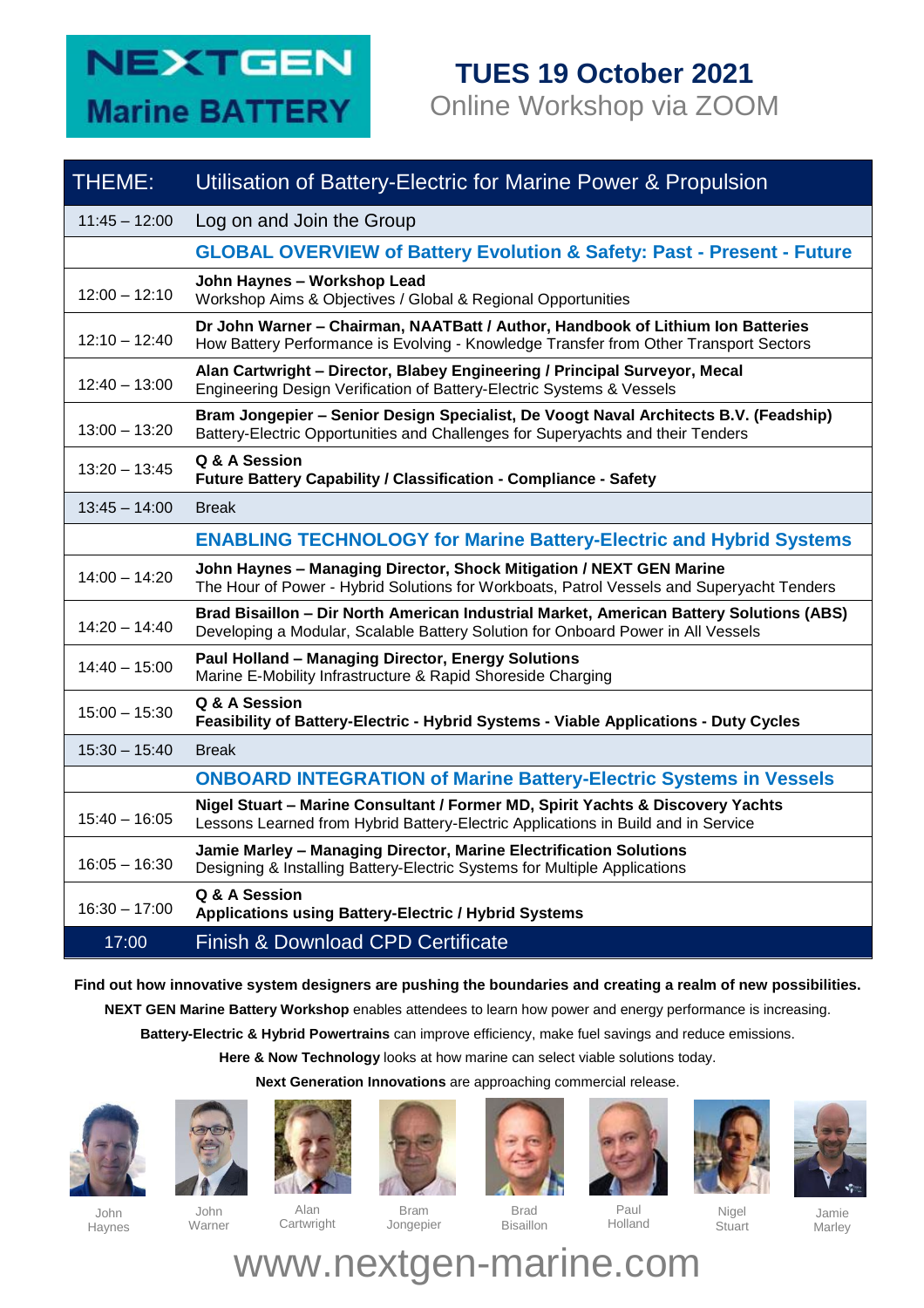## **NEXTGEN Marine HYDROGEN**

# **WEDS 20 October 2021**

Online Workshop via ZOOM

| THEME:          | Utilisation of Hydrogen for Marine Power & Propulsion                                                                                                                |
|-----------------|----------------------------------------------------------------------------------------------------------------------------------------------------------------------|
| $11:45 - 12:00$ | Log on and Join the Group                                                                                                                                            |
|                 | <b>GLOBAL OVERVIEW of Hydrogen for Transport &amp; Energy: Land - Air - Sea</b>                                                                                      |
| $12:00 - 12:10$ | John Haynes - Workshop Lead<br>Workshop Aims & Objectives / Global & Regional Opportunities                                                                          |
| $12:10 - 12:40$ | Capt Muhammad Shafique - Chair, Alternative Fuels, IMarEST / Member State Rep to IMO<br>Forms of Hydrogen - International Standards & Classification                 |
| $12:40 - 13:00$ | Albert Willemsen - Environment & Sustainability Manager, ICOMIA (Int Marine Industries)<br>International Hydrogen Strategies - Legislation & Regulations             |
| $13:00 - 13:20$ | Meg Dowling - Engineer, American Bureau of Shipping (ABS)<br>Classification: Hydrogen and Fuel Cell Systems for Vessels                                              |
| $13:20 - 13:45$ | Q & A Session<br>Infrastructure - Availability - Transport - Compliance - Safety                                                                                     |
| $13:45 - 14:00$ | <b>Break</b>                                                                                                                                                         |
|                 | <b>ENABLING TECHNOLOGY for Marine Hydrogen Power and Propulsion</b>                                                                                                  |
| $14:00 - 14:20$ | Julian Morgan - Founder & Managing Director, KPM Marine<br>Lightweight Structures and Clean Air for Battery - Hydrogen - Fuel Cell Systems                           |
| $14:20 - 14:40$ | David Yorke - Market Development Manager, Ballard Power Systems Europe<br>Are Vehicle Fuel Cells suitable for Marine Applications?                                   |
| $14:40 - 15:00$ | Prof David Grant - Head of Advanced Materials Research Group, University of Nottingham<br>Potential of Solid State Hydrogen for Marine Power and Energy Applications |
| $15:00 - 15:30$ | Q & A Session<br>Feasibility of Hydrogen Systems - Viable applications - Types of Vessel - Duty Cycles                                                               |
| $15:30 - 15:40$ | <b>Break</b>                                                                                                                                                         |
|                 | <b>INTEGRATION of Marine Hydrogen Systems in Vessels</b>                                                                                                             |
| $15:40 - 16:05$ | James Roy - Managing Director, Lateral Naval Architects<br>Can Superyachts Lead the Journey to a Hydrogen Based ZERO?                                                |
| $16:05 - 16:30$ | Trevor Jasper - Engineering Manager - Low Carbon Technologies, CMB.Tech<br>Experience of Hydrogen Vessels in Service                                                 |
| $16:30 - 17:00$ | Q & A Session<br>Applications using Hydrogen / Fuel Cell Systems                                                                                                     |
| 17:00           | <b>Finish &amp; Download CPD Certificate</b>                                                                                                                         |

**The EU and UK Hydrogen Strategy - adopted in 2021 - aims to accelerate the development of clean hydrogen. NEXT GEN Marine Hydrogen Workshop** enables attendees to learn where hydrogen could provide solutions. **Next Generation Onboard Energy** needs to be safe, reliable, improve efficiency and reduce emissions. **Hydrogen Technology** looks at how marine can identify viable solutions for various applications.

**Hydrogen Infrastructure** will need rapid investment - with focus on flexibility and safety.











Yorke





Roy



Muhammad Shafique

Albert Willemsen

Meg Dowling

Julian Morgan

David **Grant** 

Trevor Jasper